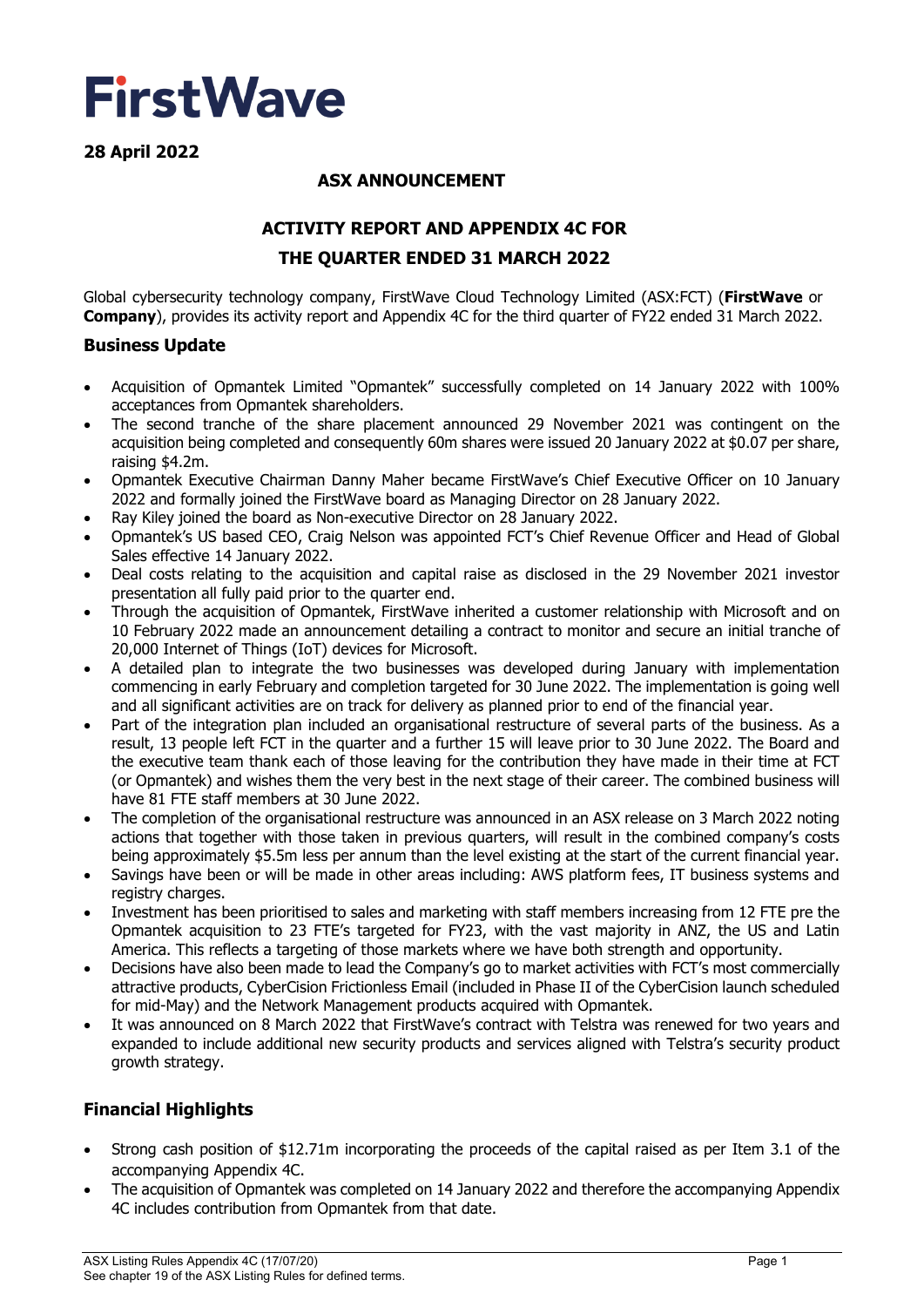- The financials contained in this report are either from 14 January 2022, or stated as "pro forma" when they include the full quarter's numbers or include Opmantek numbers in prior quarters' comparatives.
- It is noted that Q3 vs. Q2 analysis has been performed on a pro forma basis for revenue but not for expenses.
- Pro forma analysis for expenses was not completed as this would not be representative of the go-forward costs within the combined business. There are staff members who will not be remaining with the business that are currently working out notice periods, and duplicated IT systems that are still under contract. This means it will be Q1 FY23 before the combined businesses' costs have settled into a more representative pattern.
- Q3 Revenue was \$3.10m, up 11.8% QoQ on a pro forma basis.
- Q3 Gross profit was \$2.21m, up 17.7% QoQ on a pro forma basis.
- Annualised Recurring Revenue (ARR)\* was \$10.90m, up 2.4% QoQ on a pro forma basis.
- The cash component of Operational Expenses<sup>+</sup> in total were \$3.61m (excluding \$1.19m one-off transaction costs).
- Cash costs capitalised in the quarter were \$0.89m.

\* ARR is the recurring revenue of the last month of the quarter x 12 + Cash component of Operational expenses excludes the non-cash items share based payments and depreciation & amortisation expenses.

# **Cash Flow Highlights**

- Net cash used in the quarter was \$0.62m with the main drivers being:
	- $\circ$  \$3.15m cash receipts from customers
	- $\circ$  \$1.37m cash receipt in relation to the FY21 R&D income tax return
	- o \$1.81m paid in relation to one-off transaction costs
	- o \$4.50m in other operational costs, and
	- $\circ$  \$0.29m used in investing activities.
	- $\circ$  It is noted that the second tranche of the \$7m placement announced on 29 November 2021 resulted in net proceeds of \$3.78m after recognising \$0.42m in fees.
- Operating activities for the quarter resulted in a \$1.78m cash outflow including;
	- $\circ$  \$1.81m in one-off transaction costs incurred in the acquisition of Opmantek,
	- o Cash receipts from customers of \$3.15m,
	- o \$0.40m in Administration and Corporate costs,
	- $\circ$  \$0.23m in Advertising and marketing costs,
	- o \$1.40m in Product manufacturing and operating costs,
	- o \$2.46m in Staff costs, and
	- o \$1.37m cash receipt in relation to the FY21 R&D income tax return.
- Investing activities reported that the business capitalised \$0.82m in product development costs during the quarter, and
- Financing activities for the quarter resulted in total new funds of \$1.44m after issue of equities raising \$3.78m net of costs, as described above and the repayment of \$2.28m related to borrowings in Opmantek that were repaid as part of the acquisition.

As detailed in Item 6.1 of the accompanying Appendix 4C, the Company paid \$75k in relation to Directors' fees and associated superannuation.

The company has scheduled an update on FY22 Q3 performance via Teleconference at 9.00am (AEST) Thursday 28 April 2022. The presentation for this update will be uploaded to the ASX website prior to the teleconference.

## # **All numbers in this quarterly cash flow report and accompanying commentary for the quarter ended 31 March 2022 are unaudited.**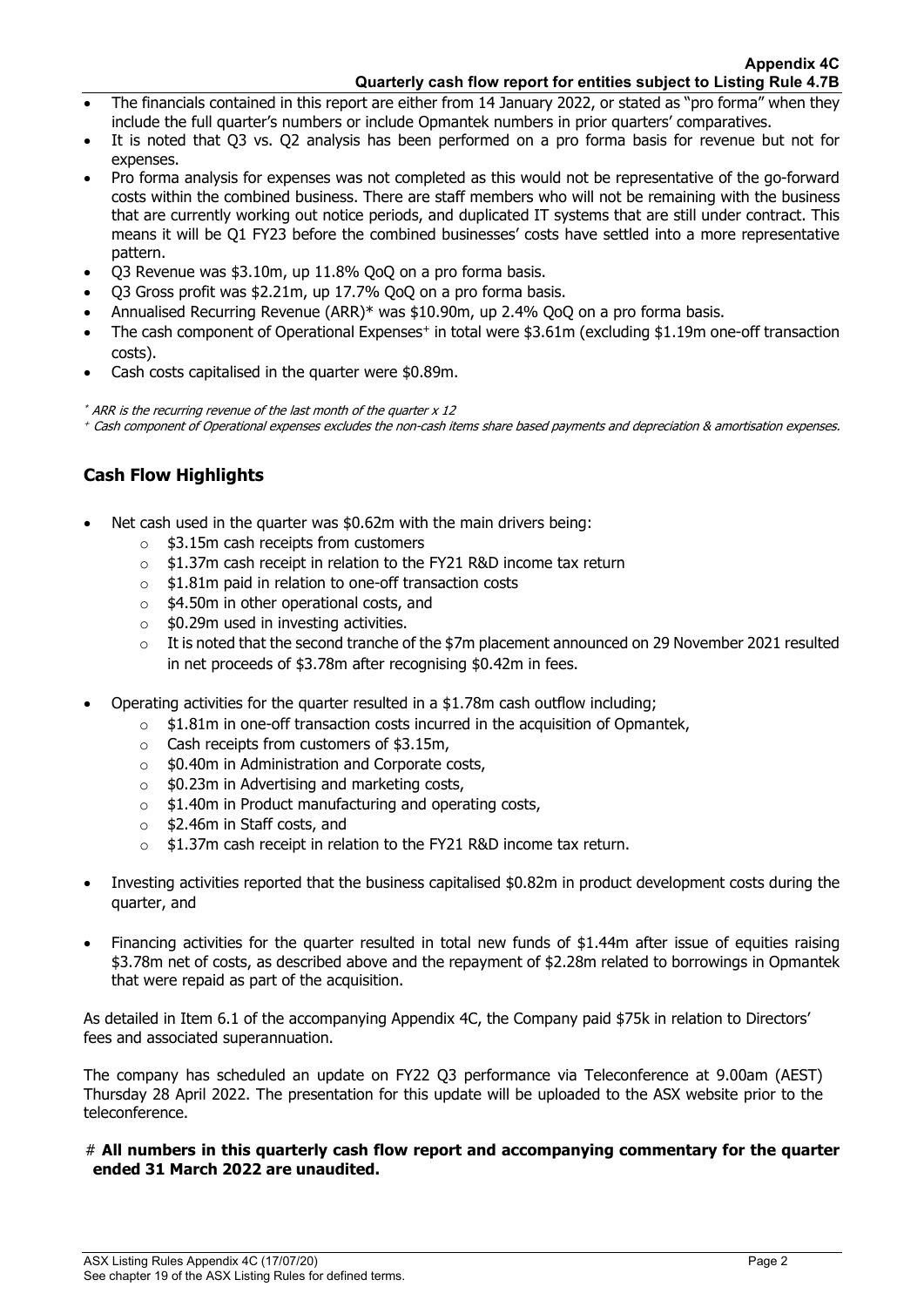# **Appendix 4C Quarterly cash flow report for entities subject to Listing Rule 4.7B**

**Name of entity**

FirstWave Cloud Technology Limited [FCT:ASX]

35 144 733 595 31 March 2022

**ABN Quarter ended ("current quarter")**

|     | <b>Consolidated statement of cash flows</b>         | <b>Current quarter</b><br>\$A'000 | Year to date<br>(9 months)<br>\$A'000 |
|-----|-----------------------------------------------------|-----------------------------------|---------------------------------------|
| 1.  | Cash flows from operating activities                |                                   |                                       |
| 1.1 | Receipts from customers                             | 3,153                             | 7,941                                 |
| 1.2 | Payments for                                        |                                   |                                       |
|     | research and development<br>(a)                     |                                   |                                       |
|     | product manufacturing and operating<br>(b)<br>costs | (1,398)                           | (3, 562)                              |
|     | advertising and marketing<br>(c)                    | (235)                             | (481)                                 |
|     | (d)<br>leased assets                                |                                   |                                       |
|     | staff costs<br>(e)                                  | (2, 459)                          | (7,645)                               |
|     | (f)<br>administration and corporate costs           | (403)                             | (1,986)                               |
| 1.3 | Dividends received (see note 3)                     |                                   |                                       |
| 1.4 | Interest received                                   | 3                                 | 11                                    |
| 1.5 | Interest and other costs of finance paid            |                                   |                                       |
| 1.6 | Income taxes paid                                   |                                   |                                       |
| 1.7 | Government grants and tax incentives                | 1,373                             | 1,394                                 |
| 1.8 | Other                                               | (1, 810)                          | (2, 249)                              |
| 1.9 | Net cash from / (used in) operating<br>activities   | (1,776)                           | (6, 577)                              |

| 2.  | Cash flows from investing activities |       |         |
|-----|--------------------------------------|-------|---------|
| 2.1 | Payments to acquire:                 |       |         |
|     | entities<br>(a)                      |       |         |
|     | businesses<br>(b)                    |       |         |
|     | property, plant and equipment<br>(c) | -     |         |
|     | (d)<br>investments                   |       |         |
|     | intellectual property<br>(e)         | (820) | (2.324) |
|     | other non-current assets<br>(f)      |       |         |
| 2.2 | Proceeds from disposal of:           |       |         |
|     | entities<br>(a)                      | -     |         |
|     | (b)<br>businesses                    |       |         |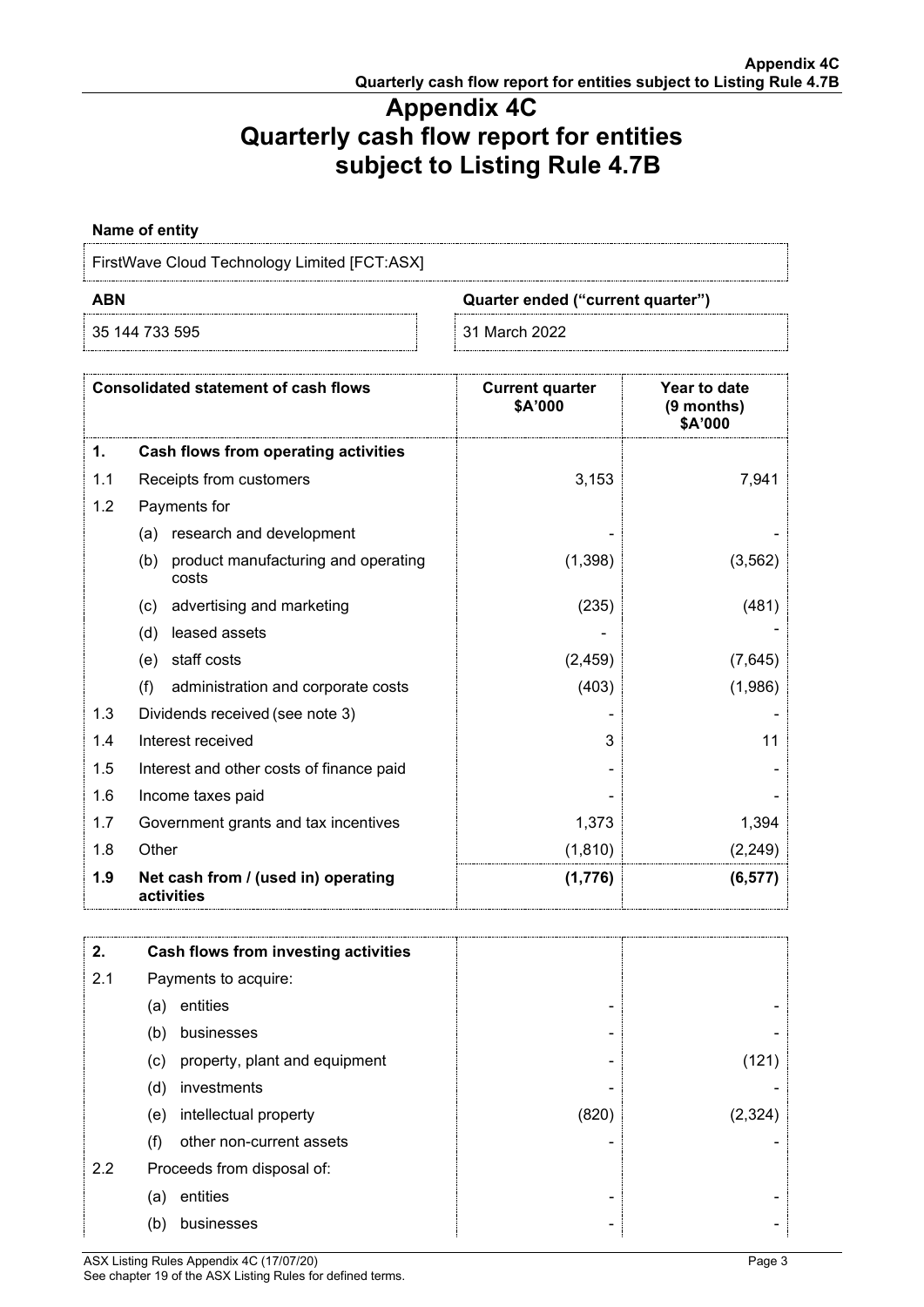| <b>Consolidated statement of cash flows</b> |                                                        | <b>Current quarter</b> | Year to date            |
|---------------------------------------------|--------------------------------------------------------|------------------------|-------------------------|
|                                             |                                                        | \$A'000                | $(9$ months)<br>\$A'000 |
|                                             | property, plant and equipment<br>(c)                   |                        |                         |
|                                             | investments<br>(d)                                     |                        |                         |
|                                             | intellectual property<br>(e)                           |                        |                         |
|                                             | (f)<br>other non-current assets                        |                        |                         |
| 2.3                                         | Cash flows from loans to other entities                |                        |                         |
| 2.4                                         | Dividends received (see note 3)                        |                        |                         |
| 2.5                                         | Other - Opening cash balance of the<br>acquired entity | 533                    | 533                     |
| 2.6                                         | Net cash from / (used in) investing<br>activities      | (287)                  | (1.912)                 |

| 3.   | Cash flows from financing activities                                                          |         |         |
|------|-----------------------------------------------------------------------------------------------|---------|---------|
| 3.1  | Proceeds from issues of equity securities<br>(excluding convertible debt securities)          | 4,200   | 13,958  |
| 3.2  | Proceeds from issue of convertible debt<br>securities                                         |         |         |
| 3.3  | Proceeds from exercise of options                                                             |         | 761     |
| 3.4  | Transaction costs related to issues of<br>equity securities or convertible debt<br>securities | (421)   | (1,051) |
| 3.5  | Proceeds from borrowings                                                                      |         |         |
| 3.6  | Repayment of borrowings                                                                       | (2,282) | (2,282) |
| 3.7  | Transaction costs related to loans and<br>borrowings                                          |         |         |
| 3.8  | Dividends paid                                                                                |         |         |
| 3.9  | Repayment of lease liabilities                                                                | (55)    | (145)   |
| 3.10 | Net cash from / (used in) financing<br>activities                                             | 1,442   | 11,241  |

| 4.  | Net increase / (decrease) in cash and<br>cash equivalents for the period |         |          |
|-----|--------------------------------------------------------------------------|---------|----------|
| 4.1 | Cash and cash equivalents at beginning of<br>period                      | 13,335  | 9,962    |
| 4.2 | Net cash from / (used in) operating<br>activities (item 1.9 above)       | (1,776) | (6, 577) |
| 4.3 | Net cash from / (used in) investing activities<br>(item 2.6 above)       | (287)   | (1, 912) |
| 4.4 | Net cash from / (used in) financing activities<br>(item 3.10 above)      | 1.442   | 11.241   |
| 4.5 | Effect of movement in exchange rates on<br>cash held                     |         |          |
| 4.6 | Cash and cash equivalents at end of<br>period                            | 12,714  | 12,714   |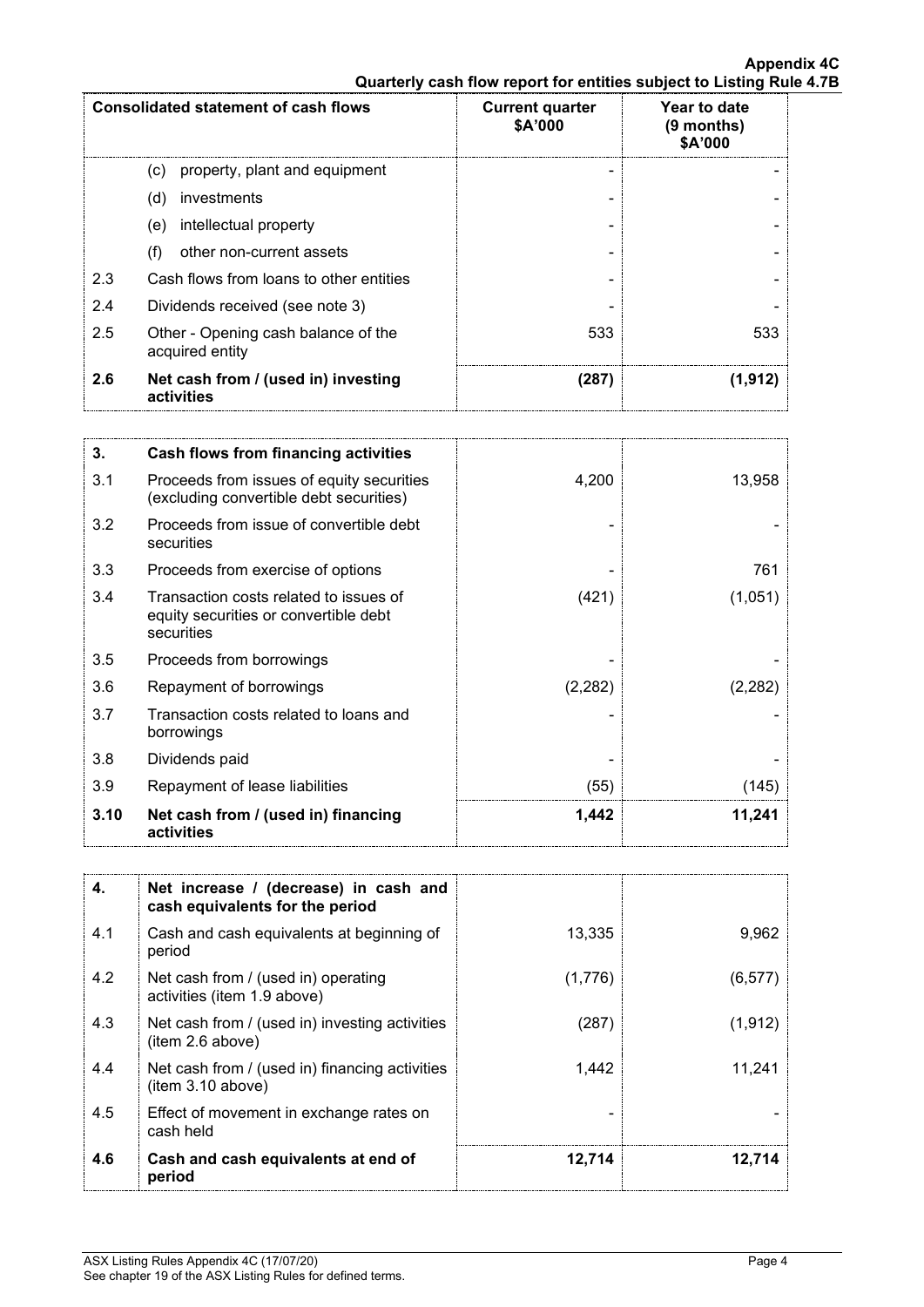| 5.  | Reconciliation of cash and cash<br>equivalents<br>at the end of the quarter (as shown in the<br>consolidated statement of cash flows) to the<br>related items in the accounts | <b>Current quarter</b><br>\$A'000 | <b>Previous quarter</b><br>\$A'000 |
|-----|-------------------------------------------------------------------------------------------------------------------------------------------------------------------------------|-----------------------------------|------------------------------------|
| 5.1 | <b>Bank balances</b>                                                                                                                                                          | 12.714                            | 13.335                             |
| 5.2 | Call deposits                                                                                                                                                                 |                                   |                                    |
| 5.3 | <b>Bank overdrafts</b>                                                                                                                                                        |                                   |                                    |
| 5.4 | Other                                                                                                                                                                         |                                   |                                    |
| 5.5 | Cash and cash equivalents at end of<br>quarter (should equal item 4.6 above)                                                                                                  | 12.714                            | 13.335                             |

# **6.** Payments to related parties of the entity and their associates Current quarter

- 6.1 Aggregate amount of payments to related parties and their associates included in item 1
- 6.2 Aggregate amount of payments to related parties and their associates included in item 2

Note: if any amounts are shown in items 6.1 or 6.2, your quarterly activity report must include a description of, and an explanation for, such payments

# **7. Financing facilities**

*Note: the term "facility' includes all forms of financing arrangements available to the entity. Add notes as necessary for an understanding of the sources of finance available to the entity.*

- 7.1 Loan facilities
- 7.2 Credit standby arrangements
- $7.3$  Other (please specify)
- 7.4 **Total financing facilities 300 -**

| <b>Total facility</b><br>amount at quarter<br>end<br>\$A'000 | Amount drawn at<br>quarter end<br>\$A'000 |
|--------------------------------------------------------------|-------------------------------------------|
| 300                                                          |                                           |
|                                                              |                                           |
|                                                              |                                           |
| 300                                                          |                                           |

**\$A'000**

(75)

-

### 7.5 **Unused financing facilities available at quarter end** 300

7.6 Include in the box below a description of each facility above, including the lender, interest rate, maturity date and whether it is secured or unsecured. If any additional financing facilities have been entered into or are proposed to be entered into after quarter end, include a note providing details of those facilities as well.

FCT has an asset leasing facility for \$300,000 with NAB which is secured against the assets being purchased. The facility is available on a revolving basis with repayment terms ranging from 1 to 3 years from the draw-down date. FCT does not currently and has not previously used this facility.

| 8.   | Estimated cash available for future operating activities                     | \$A'000 |
|------|------------------------------------------------------------------------------|---------|
| -8.1 | Net cash from / (used in) operating activities (Item 1.9)                    |         |
| 8.2  | Cash and cash equivalents at quarter end (Item 4.6)                          | 12.714  |
| 8.3  | Unused finance facilities available at quarter end (Item 7.5)                | 300     |
| 8.4  | Total available funding (Item $8.2 +$ Item $8.3$ )                           | 13.014  |
| 8.5  | Estimated quarters of funding available (Item 8.4 divided by<br>Item $8.1$ ) |         |

8.6 If Item 8.5 is less than 2 quarters, please provide answers to the following questions: